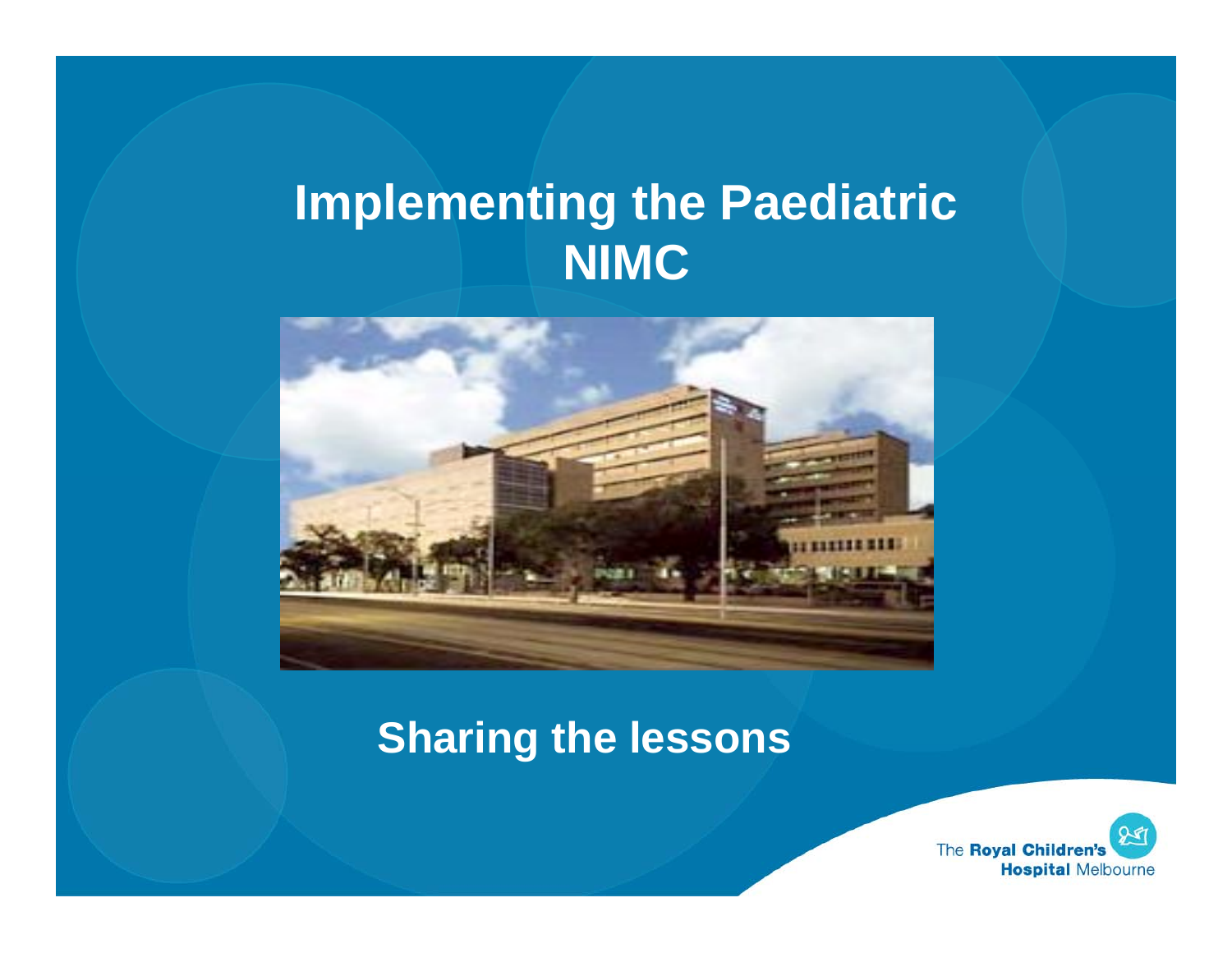### Overview

- **Reasons for Change**
- **E** Implementation Strategy
- **Post Implementation Audit Results**
- $\blacksquare$ Improvements
- **Feedback from Staff**
- **Lessons learnt**

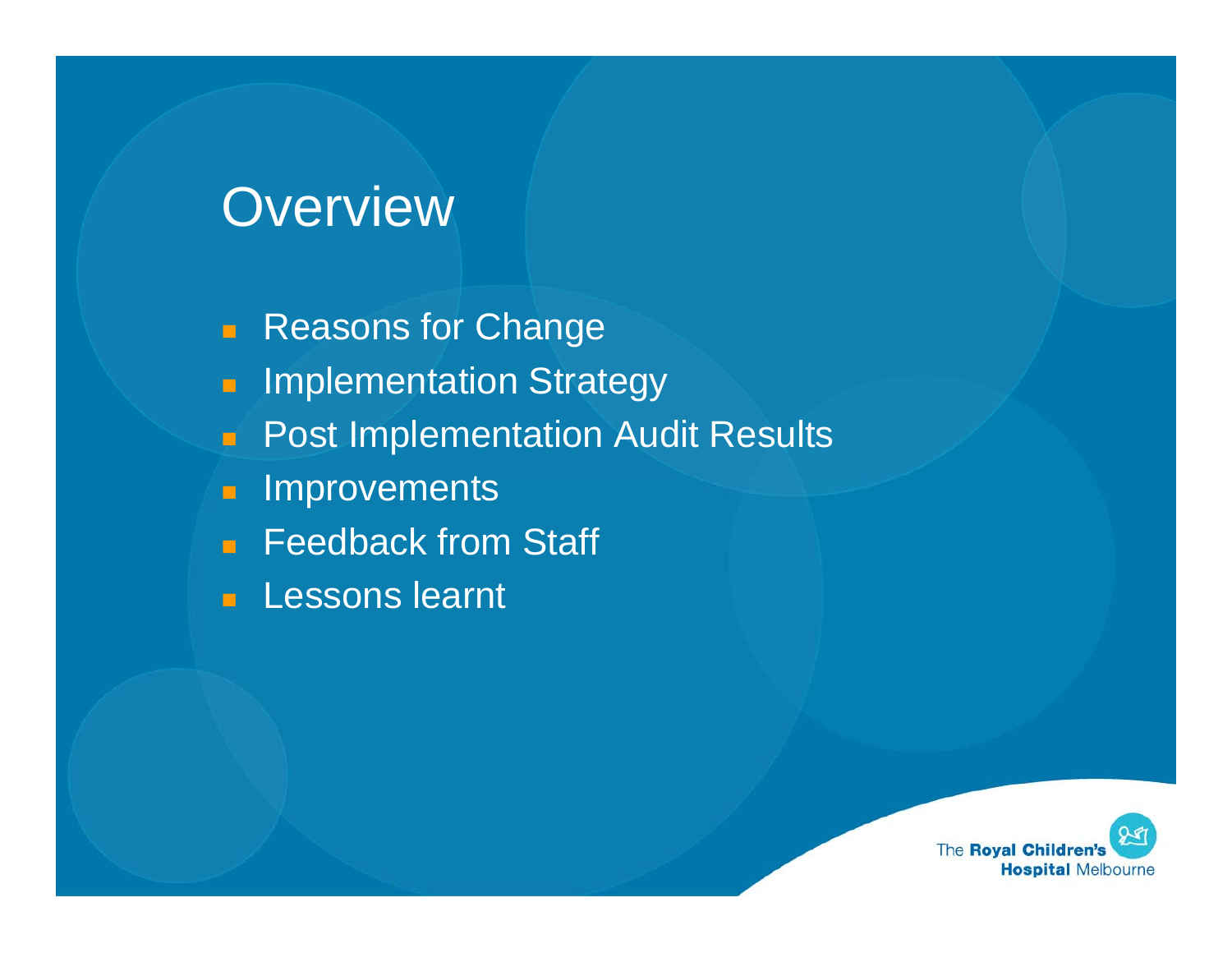### Reasons for Change

 $\blacksquare$  Required by minister to adopt changes **Part of a national strategy Audit of current medication chart - 150 prescriptions**  73% drugs not administered at correct frequency • 70% ADR's documented on our charts

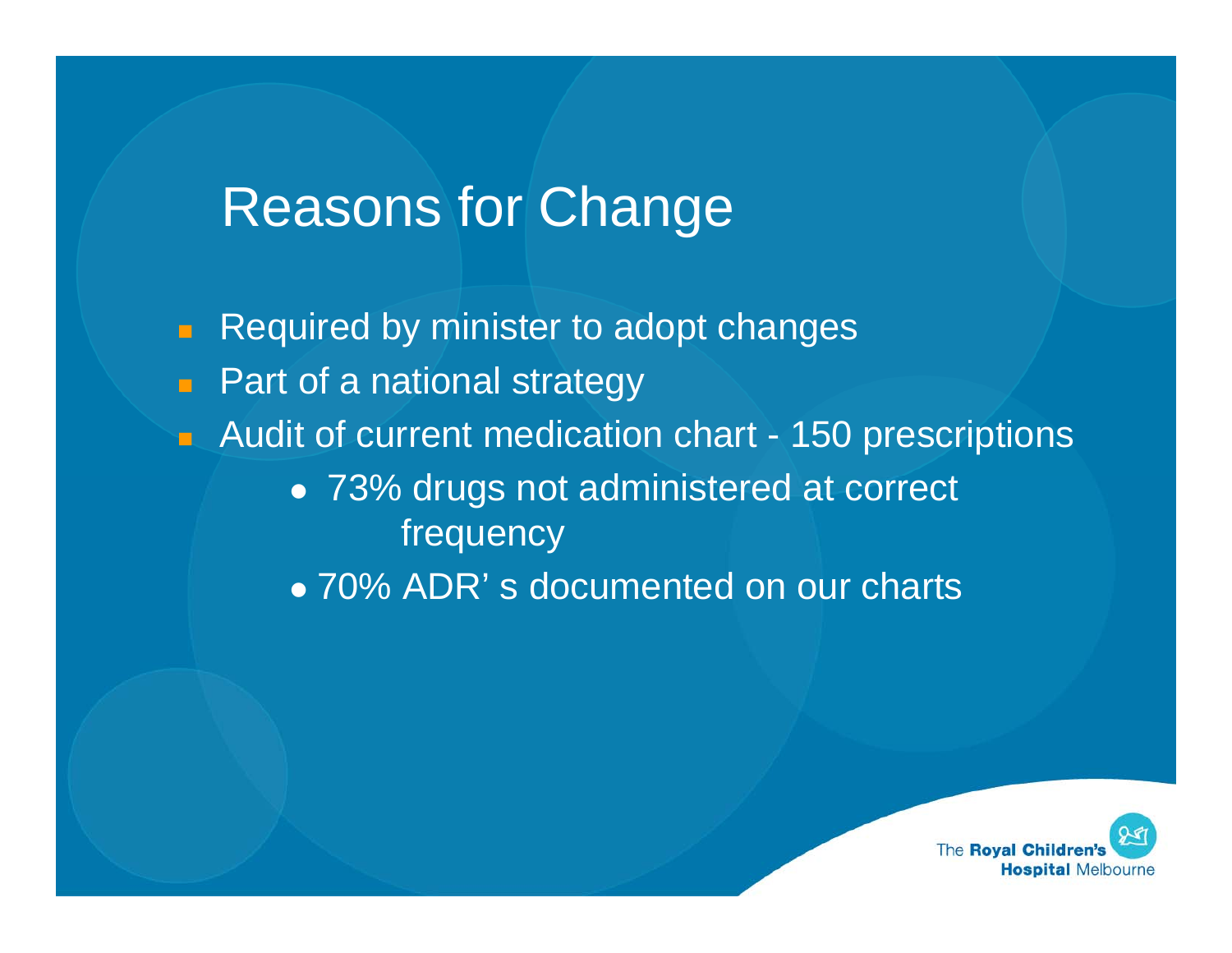# Implementation Strategy

- $\Box$ Monitored through Medication Safety Committee
- $\blacksquare$ Developed implementation timeline
- $\blacksquare$  Information sessions by Quality Unit
	- DHS assistance
	- Organisational
	- $\bullet$ Departmental/ Craft groups
- **E** Intranet/ Staff Bulletins
- H. Mock Charts

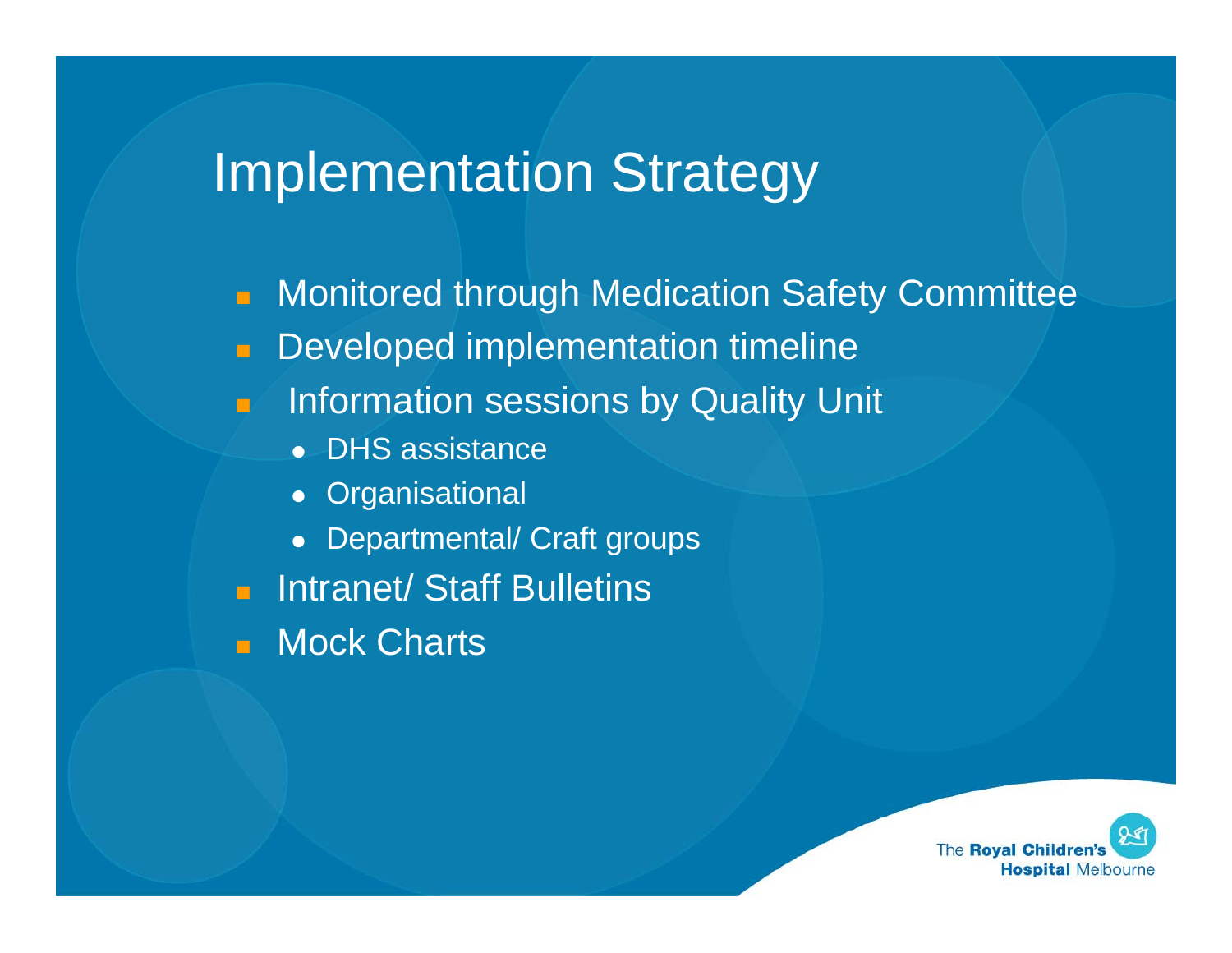# Key Audit Results

| <b>Criteria</b>                                | 2007<br>$(n=30)$ | 2008<br>$(n=27)$ | 2009<br>$(n=34)$ | <b>Change</b><br><b>from 2008</b> |
|------------------------------------------------|------------------|------------------|------------------|-----------------------------------|
| Pt name printed                                | N/A              | 30%              | 20%              | $\downarrow$ 10%                  |
| <b>ADR s documented</b>                        | 70%              | 81%              | 80%              | $=$                               |
| Numbering of page<br>numbers                   | 93%              | 56%              | 60%              | $\hat{1}$ 4%                      |
| Error prone abbreviations<br>used              | N/A              | N/A              | $4\%$            |                                   |
| Dose calculation by<br>prescriber              | N/A              | N/A              | 21%              |                                   |
| <b>Administered at</b><br>prescribed frequency | 73%              | 93%              | 95%              | $\uparrow$ 2%                     |

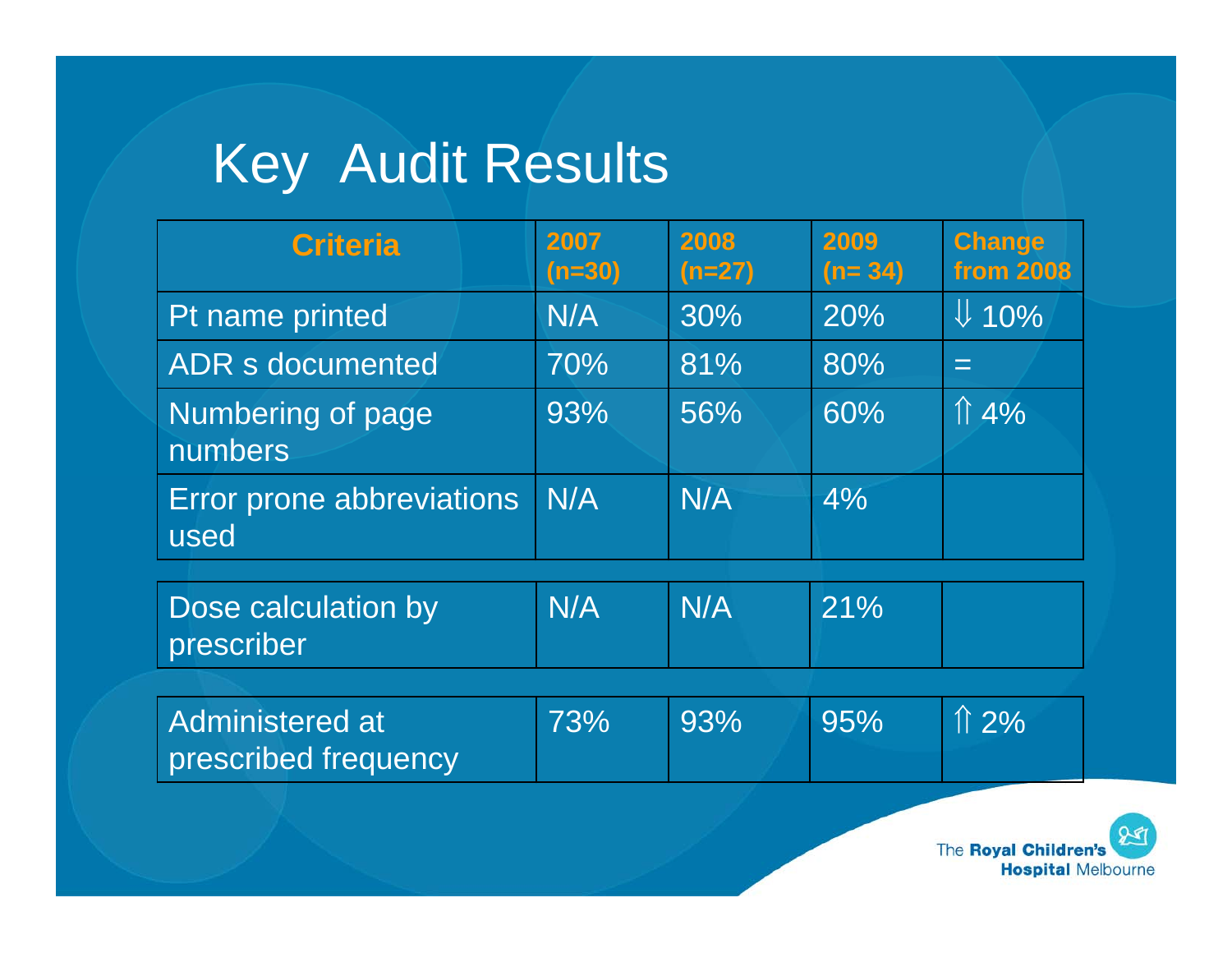# Audit Results

- **E** Action plan to be developed at Medication Safety Meeting (tomorrow)
- **Quality Registrar communicated key** findings to colleagues

# Changes to the chart

 $\blacksquare$  Redesigned to open the chart the other way  $\blacksquare$  Numbering of pages moved to the front  $\Box$  Increased the space to print patient name **Increased the readability** 

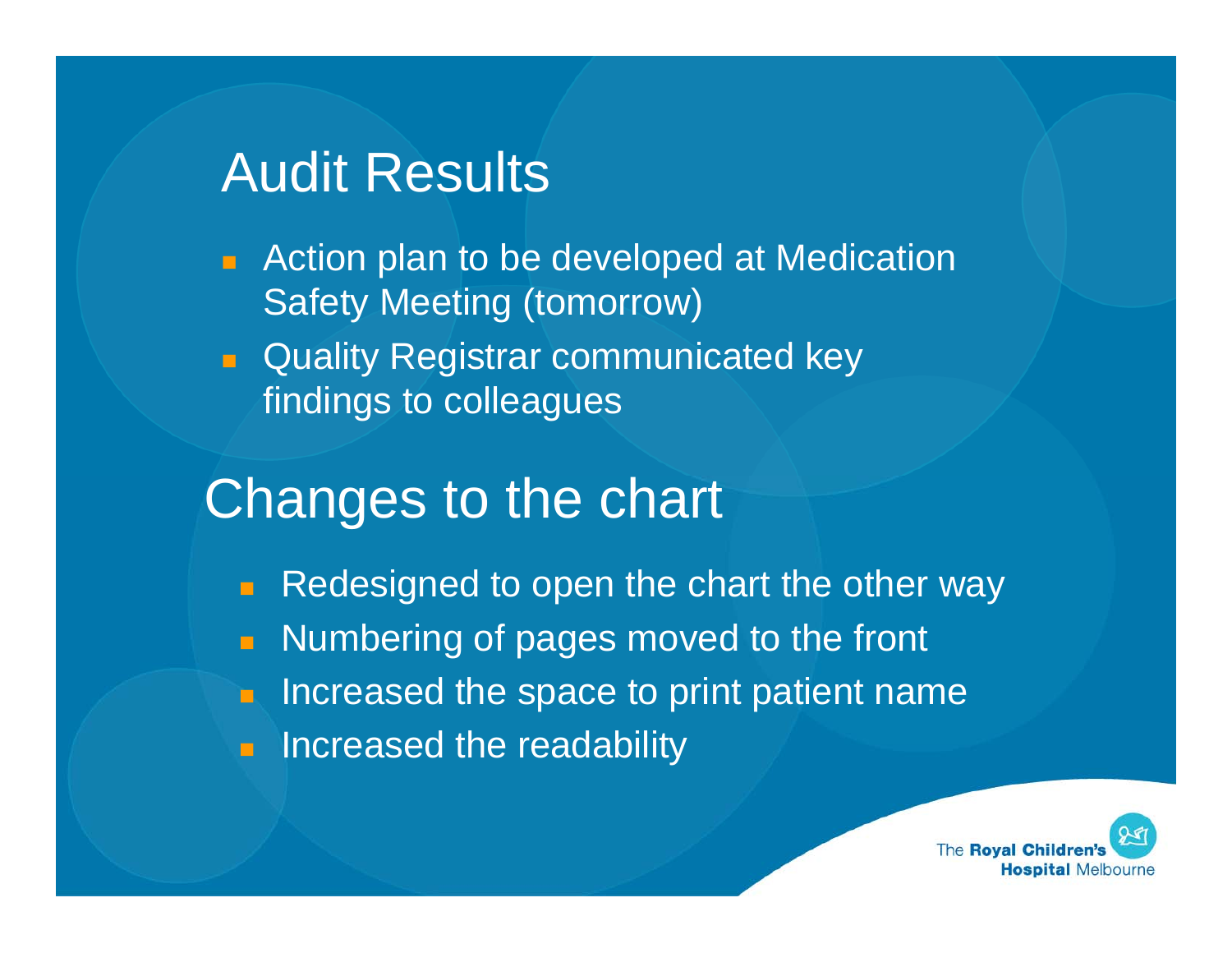### Feedback on the Chart

- **E** "But we are different"
- **Give us the old one back**
- **Doctors do not fill in the times**
- **Nurses don't want us to fill in the time**
- $\mathbf{H}^{\text{max}}$ Difficult when the drug is 18hourly
- Chart opens the wrong way drugs missed
- **O** Being able to distinguish border between one drug and the next
- $\blacksquare$  How do the attachments work?